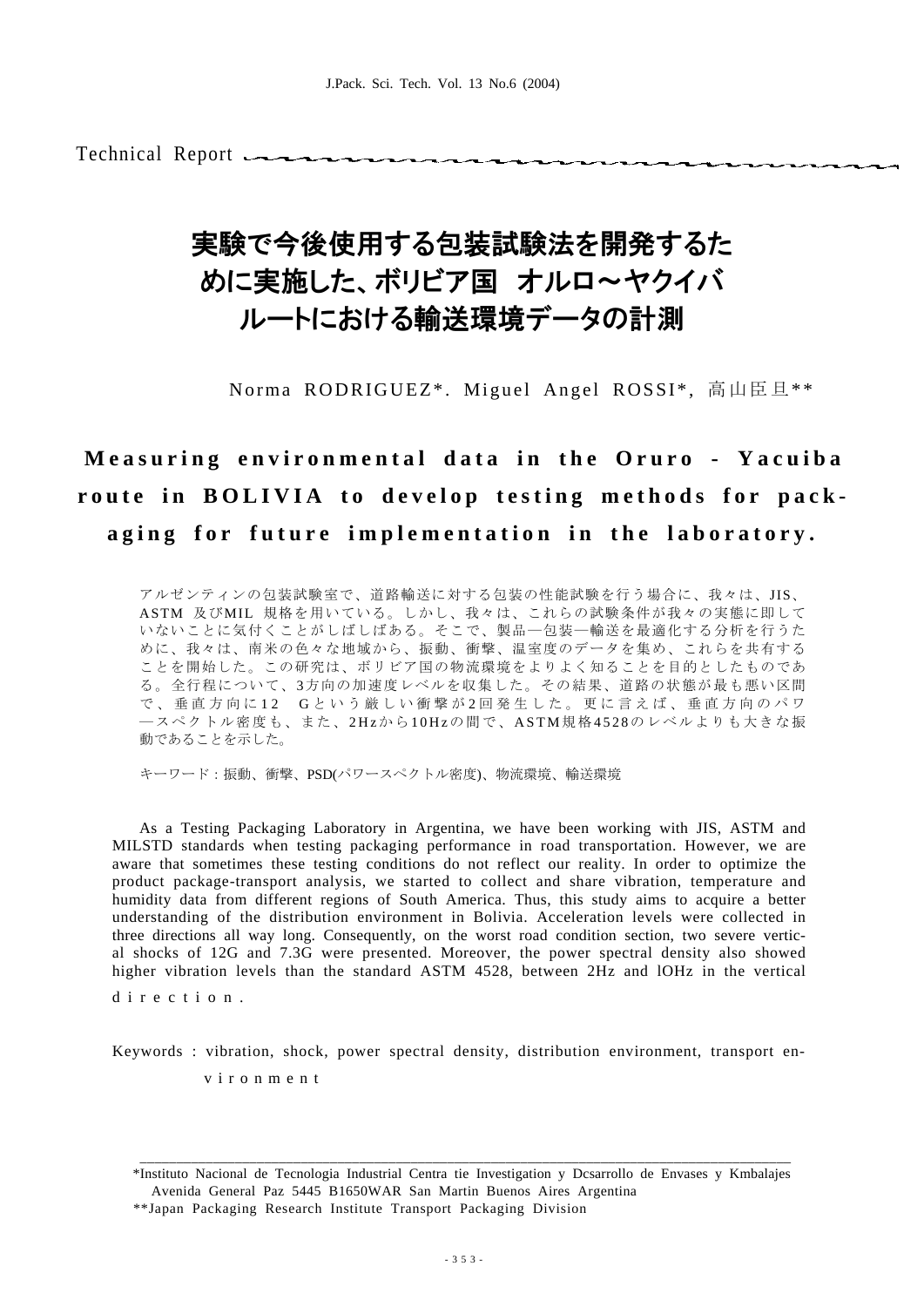## **1. Introduction**

Bolivia is a country that can be considered, by its geographical location, an integrating link of the economic regions of the Pacific and the Atlantic, through competitive corridors of international trade. But it faces some adverse situations, such as its rough topography and its enclosure, demanding over costs due to the physical transferring of products passing country b o r d e r s .

The purpose of this report is lo analyze dynamics forces and climate conditions transport environment information. This information was collected from a 1225km long road. Specially, the data studied were shocks, vibration, temperature and humidity. The remainder of the paper is organized as follows. In Section I the truck characteristics, load type and route description are introduced. Section 2 explains the measurement procedures, Section 3 provides results and finally, discussion and conclusion are presented in Section 4.

#### **2. Truck, load and route description**

In this case a semitrailer truck, with clastic suspension on every axle was used. Axles arc distributed as follows : two in the semitrailer and three in the truck tractor.

The semitrailer is loaded and unloaded through lateral side and rear gates. It lacks an iron structure to prevent canvas and load from touching e a ch o ther.

Empty aluminum cans of 473 cm were transported for this study. The unitized load contained a



Photo 1. Loaded Truck

| Zone           | From        | To          |       | Duration (h) Distance (km) | road category    |      | condition speed (km/h) |
|----------------|-------------|-------------|-------|----------------------------|------------------|------|------------------------|
|                | Oruro       | Cochabamba  | 05:04 | 217                        | asphalt          | good | 43,40                  |
| 2              | Cochabamba  | Chimore     | 05:45 | 217                        | asphalt          | good | 37,74                  |
| 3              | Chimore     | Santa, Cruz | 07:47 | 220                        | asphalt          | good | 28,39                  |
| $\overline{4}$ | Santa, Cruz | Abapo       | 03:13 | 117                        | asphalt          | good | 36,00                  |
| 5              | Abapo       | Herradura   | 05:53 | 75                         | no paved, gravel | bad  | 12,67                  |
| 6<br>          | Herradura   | Camiri      | 06:50 | 79                         | no paved, gravel | bad  | 11,42                  |
|                | Camiri      | Yacuiba     | 04:40 | 267                        | asphalt          | good | 57.30                  |

Table 1 Summary of the different conditions of the 7 zones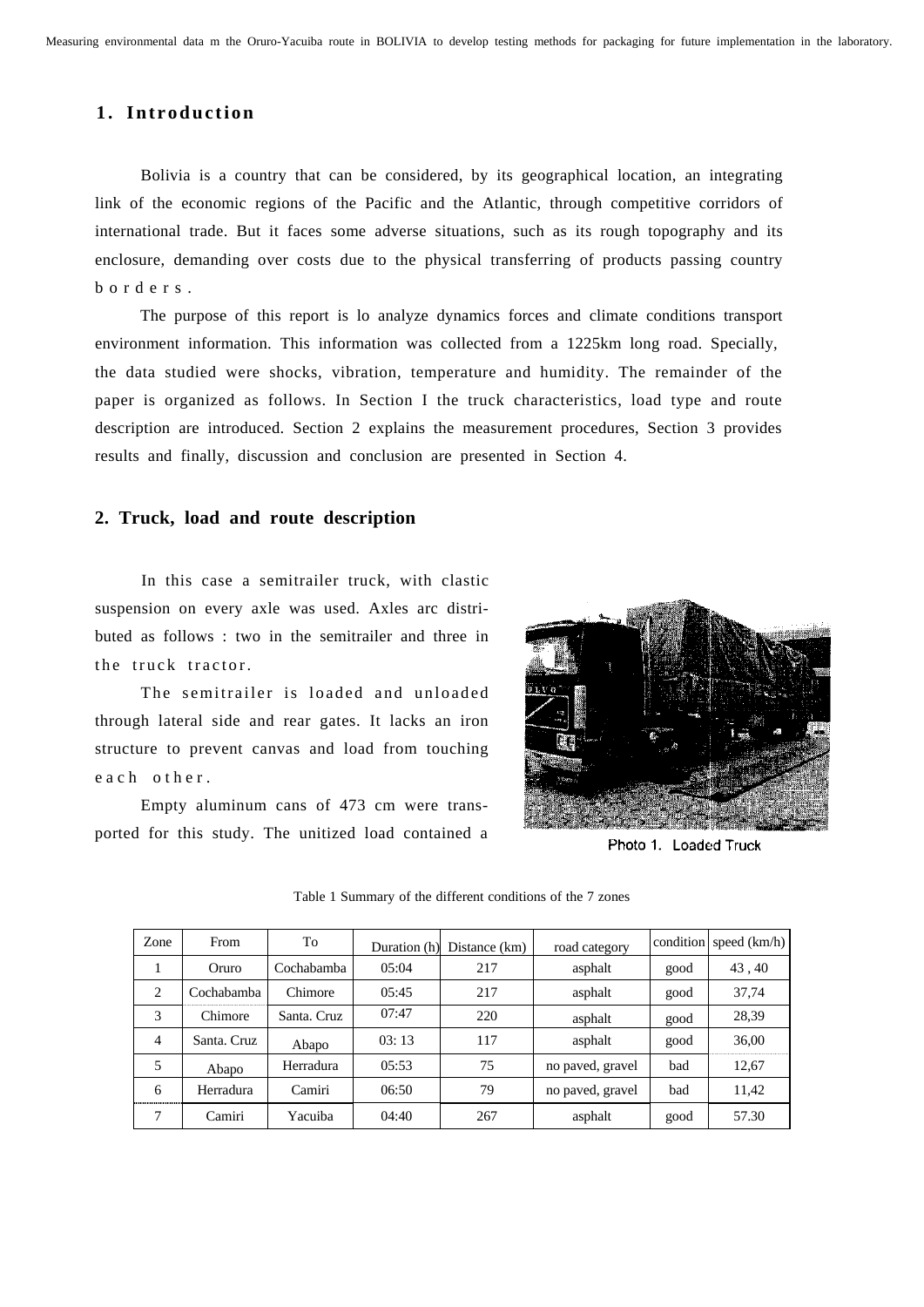total of 5320 cans staked fourteen layers high, 380cans per layer. A paperboard between layers was placed and corner boards were used to protect the load. Finally, the payload total weight of 16 unitized loads was 1981 kg.

Rubber straps over the pallets tense the protection canvas that covers the load. In order to avoid damages on the top layer cans, each unitized load covers its top with a table or shelf. This table acts as a lid, preventing straps from being in touch with the cans. (Photo 1)

The entire route was split into 7 different zones. The duration and length of each part is described in Table 1. Notations of the trip starts and stop locations were made on the way by following the semitrailer in a second vehicle. Such notations help identify particular segment of the information during later data analysis. The surface condition of the roads was good except in zones 5 and 6, where the non-paved, graveled state of the road made transportation very difficult. Table 1 illustrates the low speed, as a consequence of the road condition.

#### **3. Measurement procedure**

To monitor the truck shipments, a distribution environment recorder DER-400 (Yoshida Sciki Co.) was used. This recorder incorporates internal acceleration sensors, piezorcsistance type 10 G, 50 G, in three directions, external temperature and humidity sensor and a memory capacity of 4 Mbyte RAM.

The DER 10 G (labeled E 1) was mounted on the floor on the lateral side of the semitrailer, and the DER 50 G (labeled E 2) in the middle, both in the rear part of the semitrailer (Photo 2)

The sampling rate<sup>1</sup> was set lms, so one frame was for 0,512s long. Acceleration waves for three axes during this period were recorded. The frequency domain



Photo2. DER 400 equipments

for the PSD analysis was set from 1 Hz. to 250  $Hz<sup>2</sup>$ . The trigger acceleration level was selected as 0,2G for the DER 10G and as 0,5G for the DER 50G. The dead time<sup>3</sup> was set at 300s. Finally, the time interval measurement recording for the external thermo, humidity sensor was set at 12 minutes.

\_\_\_\_\_\_\_\_\_\_\_\_\_\_\_\_\_\_\_\_\_\_\_\_\_\_\_\_\_\_\_\_\_\_\_\_\_\_\_\_\_\_\_\_\_\_\_\_\_\_\_\_\_\_\_\_\_\_\_\_\_\_\_\_\_\_\_\_\_\_\_\_\_\_\_\_\_\_\_\_\_\_\_\_\_\_\_\_\_\_\_\_\_\_\_\_\_\_\_\_\_\_\_\_\_\_\_\_\_\_\_\_\_\_\_\_\_\_\_\_\_\_\_\_\_\_\_\_\_\_\_\_\_\_\_\_\_\_\_\_\_\_\_\_\_\_\_\_

<sup>1</sup> The sampling rate is the time interval to obtain record data digitizing accelerations waves. Wave recording is done by taking 512 samples; 102 samples before and 410 samples after the acceleration exceeds the trigger level.

<sup>&</sup>lt;sup>2</sup> Depending on the sampling rate, the frequency range for the PSD analysis is determined.

The dead time means the time between frame recording.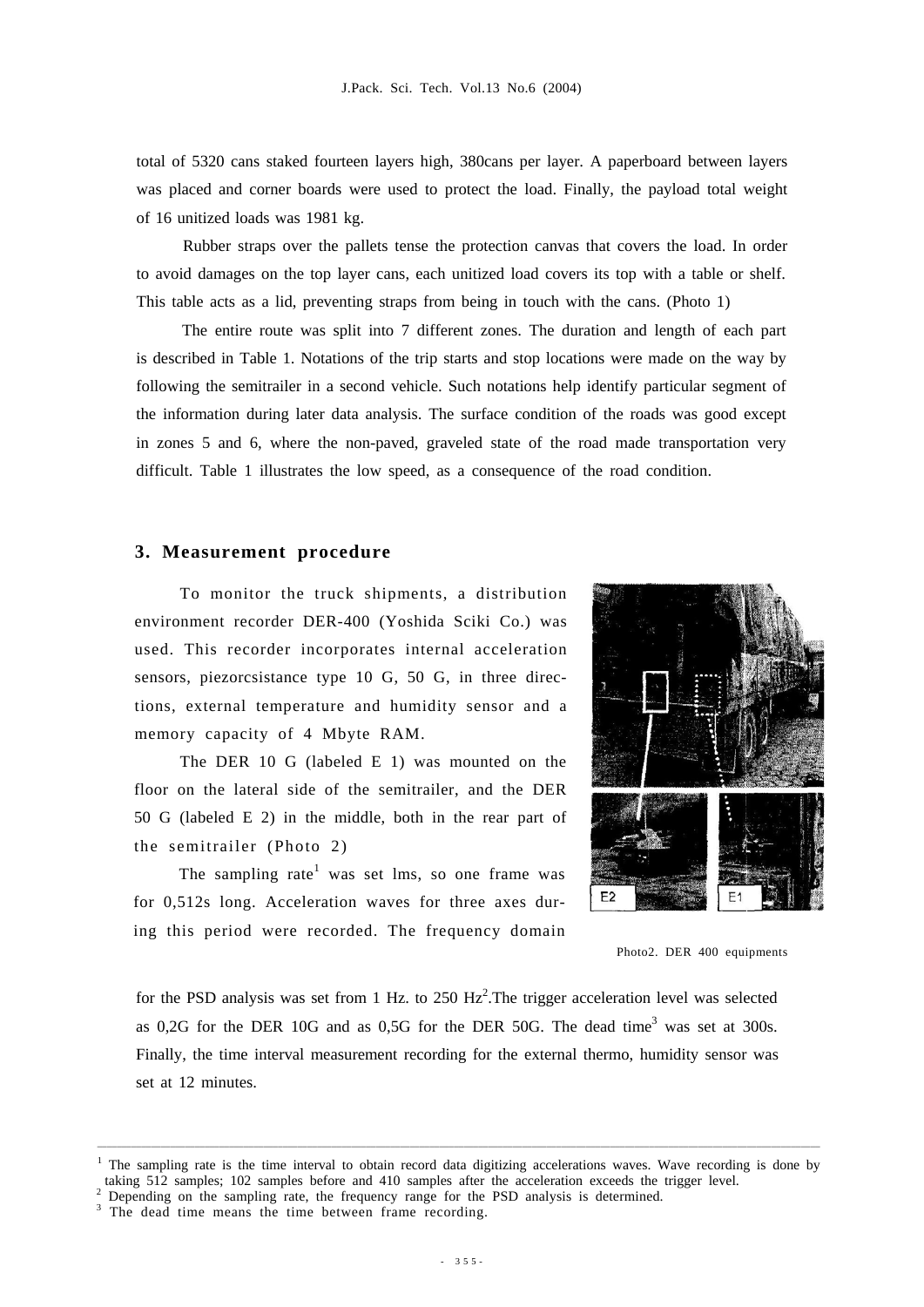#### **4.Results**

#### **4.1. Acceleration levels**

The vertical acceleration levels of the whole trip arc presented in the (Fig. 1). The data in black belongs to the E2 equipment (DER 50G), where a total of418 frames were taken and the data in grey corresponds to the El equipment (DER-10G). In this case 411 frames stand for the route. The distribution of vertical acceleration levels is higher in the middle rear location than the lateral rear part. The following graphic (Fig. 1) summarizes data, assuming a -6G, 6G range. The blank spaces characterize the location where the semi trailer was stopped.



Fig. 1 Comparative DER 10G - DER 50G - transversal (vertical)

There is a remarkable difference between the Abapo-Camiri section and the others. Actually, high level shocks were presented, -12G (duration 3ms) consequently with the bad road conditions. In fact , this is an ordinary road with no asphalt or gravel, a building ground,



Fig. 2 Comparative DER 10G - DER 50G - transversal (lateral)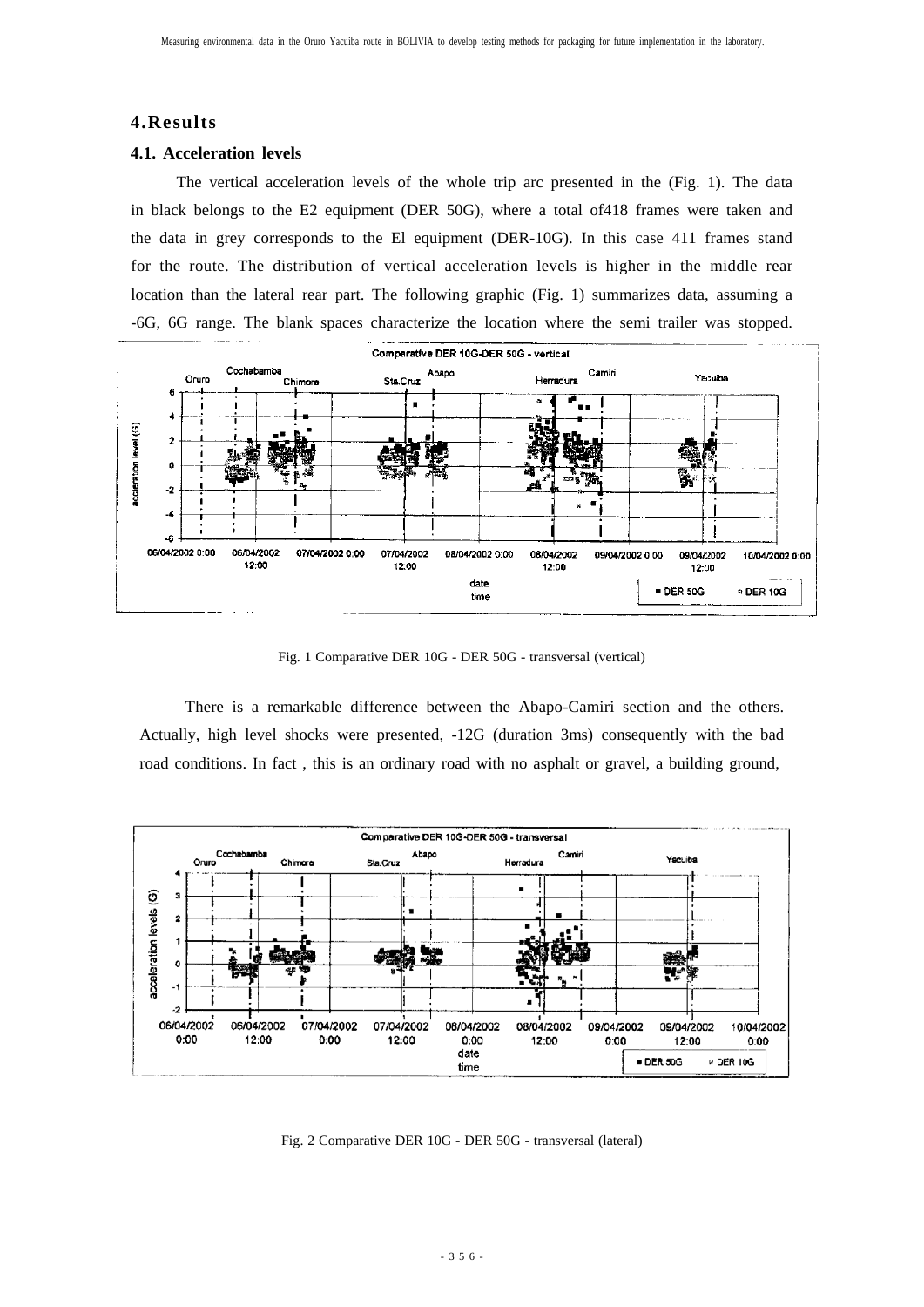concisely a bumpy and very rough road. The driver was requested to be careful and it was aware the semi trailer speed with the road condition (Table 1).

The acceleration lateral and longitudinal levels are illustrated in Fig. 2 and Fig. 3. However, it is important to mention the light weight of the payload, nearly 2000 kg.



Fig. 3 Comparative DER 10G - DER 50G - transversal (longitudinal)

### **4.2. Temperature and Humidity**

Temperature and humidity are introduced in the following graphic (Fig. 4). These data were collected by an external thermo-humidity pickup, model HN-L18, Yoshida Seiki Co, type platinum resistance thermo sensor. The equipment was mounted on the floor of the semitrailer truck over the DER equipments, and covered with canvas, the same as the load.



Fig. 4 Temperature & Humidity / Date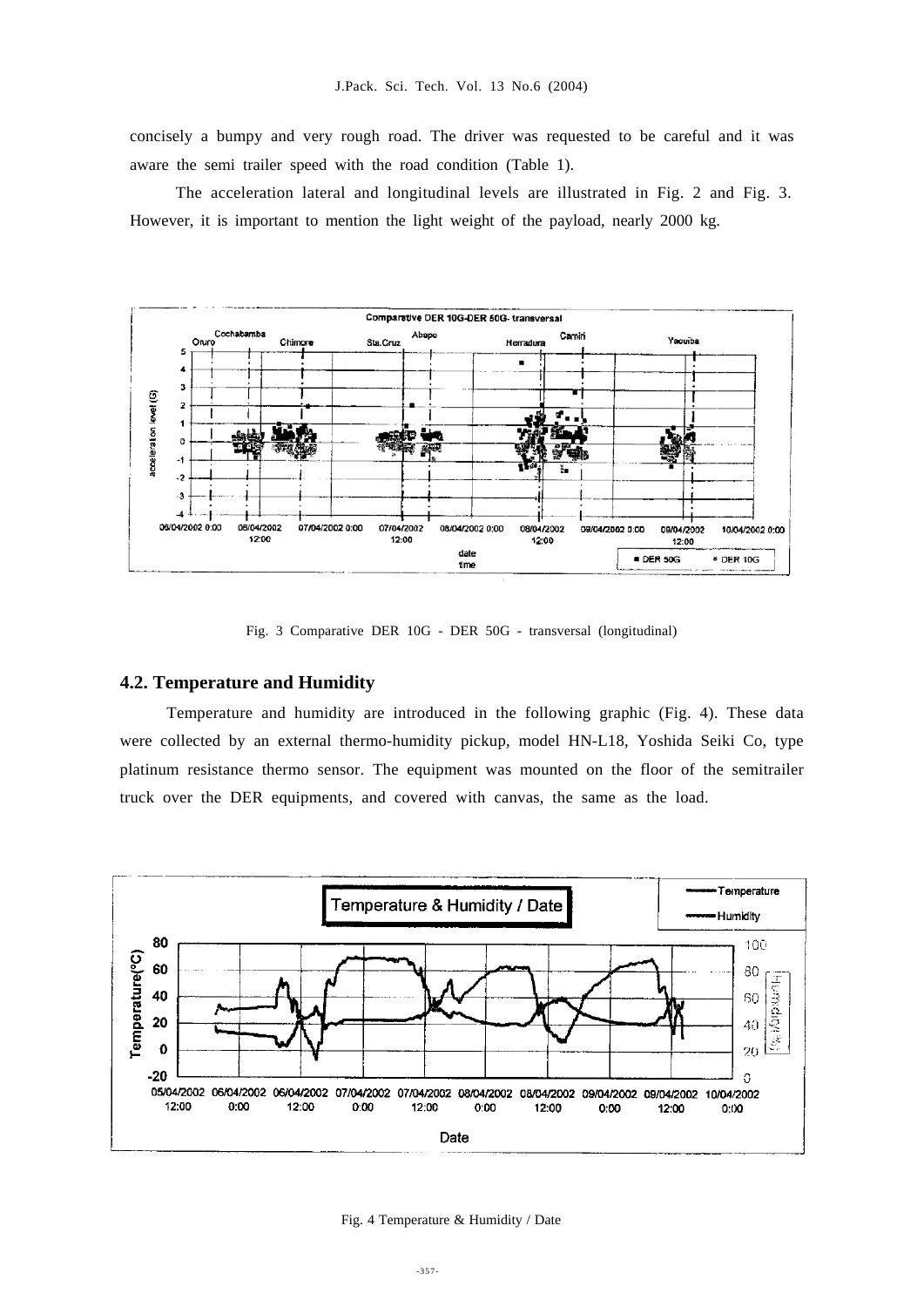The data was registered all the way long, with an interval time of 12 min. As it is presented, there was 70% H.R. during long period and the temperature range was from almost  $0^{\circ}$ C to  $40^{\circ}$ C.

#### **4.3. Power Spectral Density**

Finally, the PSD signal, characteristic of the distribution environment data was performed for the vertical (Fig. 5, Fig. 6), lateral and longitudinal orientation. Two conditions



Fig. 5 Comparative PSD with ASTM - Average - Peak DER 10G (vertical)



Fig. 6 Comparative PSD with ASTM - Average - PeaK DER 50G (vertical)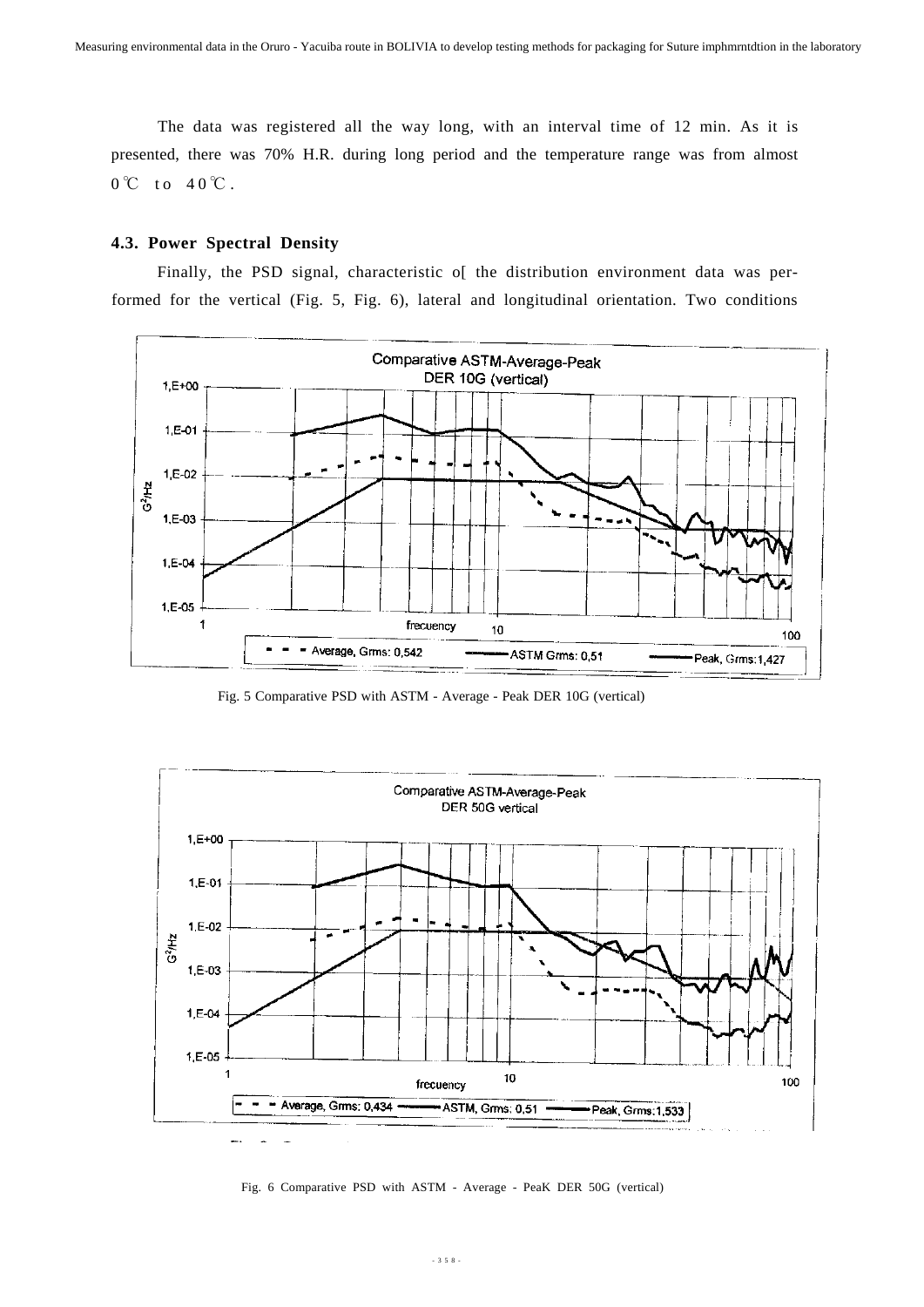were considered to build up this signal. First, frames with an acceleration level higher than 5 G were removed and second, frames where 0,5 G level or higher are presented 5 times or more were selected.

As the following graphic (Fig. 5, DER 10 G, Fig. 6 DER 50 G) describes, high accelerations (PSD) levels at low frequencies were obtained. Comparison with data suggested by the ASTM (4728) standard were made, facing that similar shape and Grms values were achieved. However, there is an significant range from 2 Hz to 10 Hz where the registered data is higher than the one set by the ASTM standard.

## **5. Discussion and Conclusion**

This work can be considered a new attempt to measure the distribution environment to collect data for laboratory test input<sup> $1)$ –5)</sup>. We have instrumented vehicles with accelerometers to describe amplitude of vibration and transient impacts from roadbed variations and vehicle m o v e m e n t s.

Technically, comparing this work with previous ones, there was a remarkable difference in the road characteristics. That is why such high accelerations levels were found. High level shocks as  $-12$  G (3 ms) and 7,3 G (2 ms) were presented in the middle rear trailer.

There is no measurement data for real transport environment in this region of South America. This study is a starting point to work on collecting data and to share information. This study will have an important impact on the industrial sector since the goal is to have actual information about the conditions of international transport and thus, to be able to make decisions based on specific data from the area. However, this experience has to be repeated to increase the amount of data and to compare vibration levels for different load weight and different categories of vehicles.

Finally, there was an unexpected outcome to highlight : the technical transferring job to the company professional team. As a group we shared each step of the study and they learnt the close relationship between data collected and potential packaging damage. In the future, they will apply this information to optimize packaging transport and to look for its own stand a r d .

#### **R e f e r e n c e s**

1) Singh, S. P. and Voss, T., " Drop Heights Encountered in the United Parcel Service Small Parcel Environment in the United States," Journal of testing and Evaluation, JTVA, Vol.